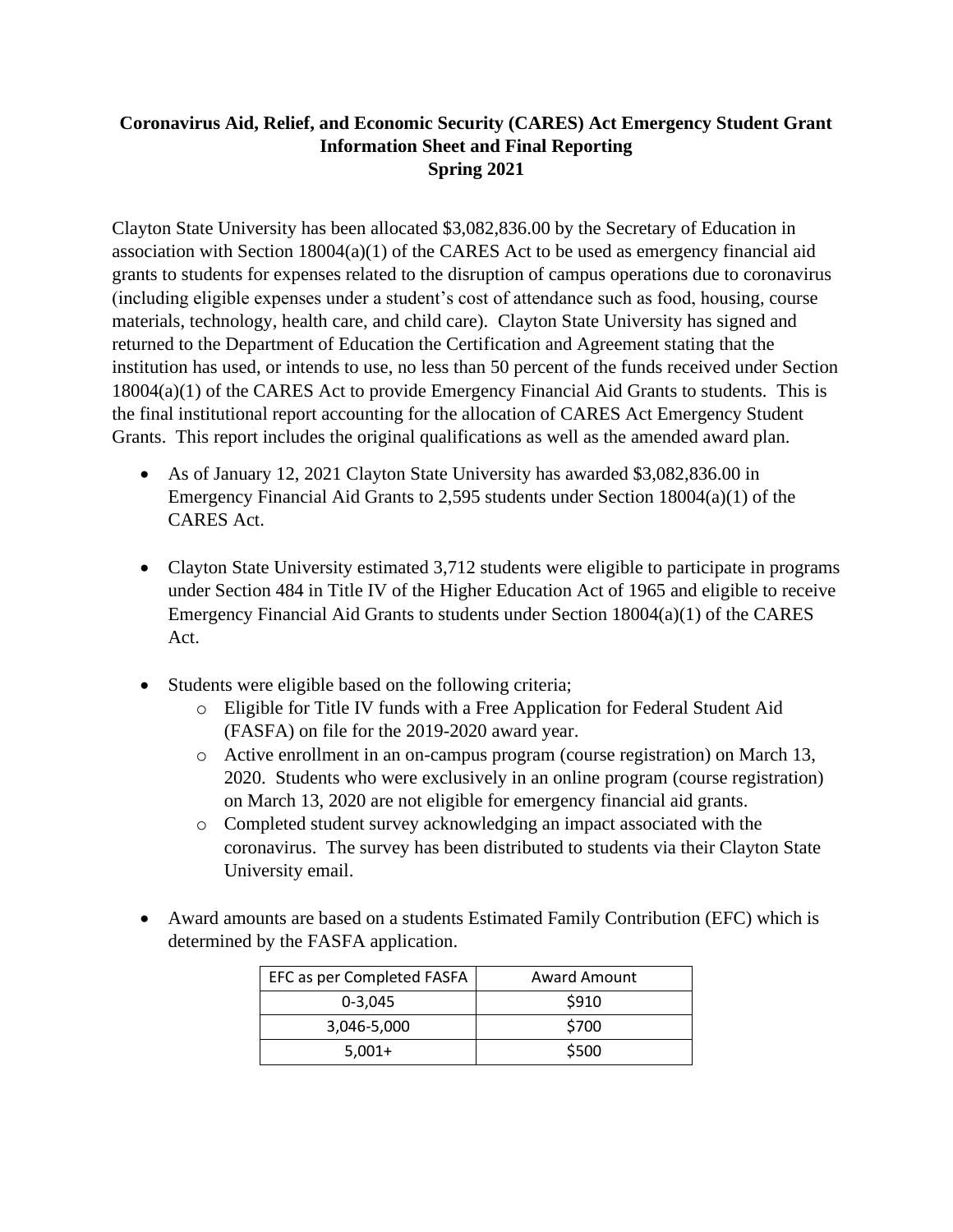Students who are eligible for CARES Act emergency grants were emailed a notice of eligibility on Friday, May 1, 2020 with a link to the survey referenced above. Please see the FAQs below and if students have additional questions, please contact the Financial Aid Office at [financialaid@clayton.edu](mailto:financialaid@clayton.edu) or 678-466-4815.

## **What is the CARES Act Emergency Grant?**

The Coronavirus Aid, Relief, and Economic Security (CARES) Act has been released by the U.S. Department of Education. The CARES Act will provide to colleges and universities cash grants to students related to the disruptions of their education due to the COVID-19 pandemic. Please know that the CARES Act awards may vary from student to student based on economic need just as other federal aid (Pell, SEOG) varies. The Financial Aid office at Clayton State University will determine your eligibility for the CARES Act funds using the guidelines provided by the Federal Department of Education.

## **Who is eligible for the CARES Act Emergency Grant?**

Students that may receive emergency financial aid grants under the CARES Act must meet the federal Title IV eligibility. Having a Free Application for Federal Student Aid (FAFSA) on file with the Financial Aid Office at Clayton State University for 2019-2020 award year is required for Clayton State University to determine eligibility. If you haven't completed a 2019-2020 FAFSA yet, please do so immediately. Students have until June 30, 2020 to apply for this award year.

### **How do I find out if I'm eligible for the CARES Act Emergency Grant?**

Eligible students were emailed a survey to determine if they had been impacted by the coronavirus on Friday, May 7, 2020 to their Clayton State University email account. If you are unsure if you are eligible read the above eligibility qualifications and if you still have questions, please contact the Financial Aid Office at [financialaid@clayton.edu](mailto:financialaid@clayton.edu) or 678-466-4815.

### **How will I receive the CARES Act award?**

All CARES Act awards will be refunded to our students through our third-party servicer, BankMobile. Please make sure that your BankMobile account information is up to date by logging onto BankMobile at: [https://bankmobiledisbursements.com/,](https://bankmobiledisbursements.com/) enter your student email and password.

You can also have refund alerts sent directly to your mobile phone. Signing up is easy:

- 1. Log in to your profile
	- 2. Under the 'User Profile' tab, select 'Mobile Alerts'
	- 3. Follow the prompts. (Text message fees by your service provider may still apply).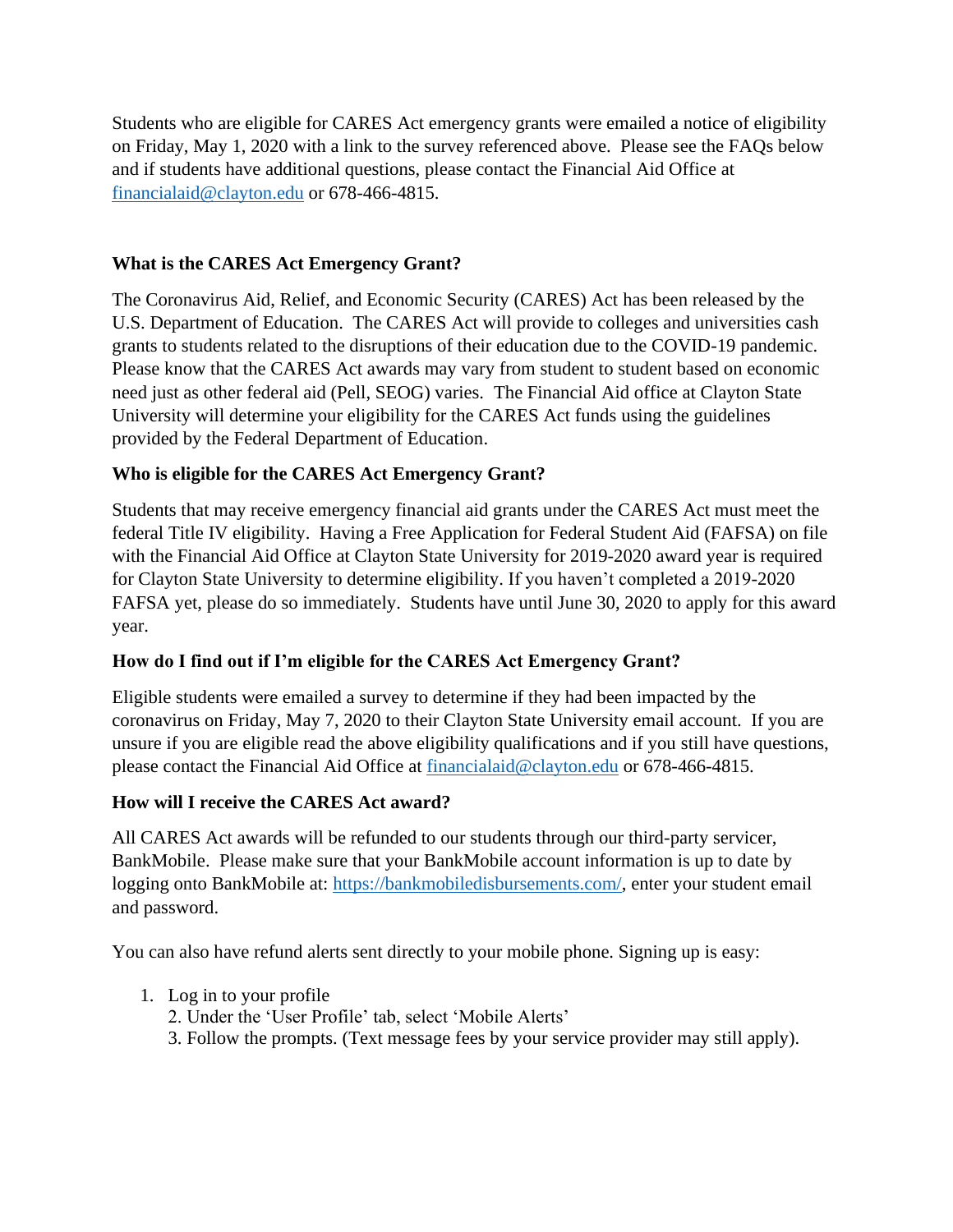#### CLAYTON STATE UNIVERSITY

CARES Act Emergency Financial Aid Grants Plan - Amended December, 2020

Clayton State University will be provided \$6,165,671 under the Coronavirus Aid, Relief, and Economic Security (CARES) Act. \$3,082,836 has been designated as Emergency Financial Aid Grants to students. The Funding Certification and Agreement outlines specific requirements in relation to the distribution of these funds in which the plan below has incorporated.

Clayton State University plans to distribute grants to students based on the following criteria:

- 1. Students eligible for Title IV funds as stated in guidance from the Education Department's (ED) FAQ's and the University System Office (USO). Students will need to have an ISIR for 2019-2020 demonstrating an ability to qualify for Title IV funds on file which is the result of a student completing a FASFA.
- 2. Students who have acknowledged they have been impacted with expenses related to the disruption of campus operations due to coronavirus as per the guidance from the Department of Education. Students will complete a one question survey acknowledging their impact. This will provide our supporting documentation to determine impact. It is important to note that in ED's call regarding the guidance they explained the need to provide logic or support regarding the determination of students impacted. Simply awarding funds to all students without a justification is not in line with ED's guidance.
- 3. Students enrolled as online-only as of March 13, 2020 are not eligible.
- 4. Students will be given a deadline of November 18, 2020 to complete the survey referenced in criteria number two.

| EFC as per ISIR | Award Amount |
|-----------------|--------------|
| $0 - 3.045$     | \$910        |
| 3,046-5,000     | \$700        |
| $5,001+$        | \$500        |

5. Students will be awarded the following amounts:

- 6. After the final deadline for the survey, any funds that have been pushed to students in a refund in which students have not acted upon will be pulled back into the full remaining CARES Act Emergency Grant fund for redistribution.
- 7. After all students who completed a survey by November 18, 2020 have been awarded based on the criteria in #5 above, the remaining funds will be equally divided among the students who received a CARES Act Emergency Grant and attended the fall 2020 term.

Grants will be awarded by the Financial Aid Office using award codes provided by the USO. The grants will be distributed by the Bursar Office in conjunction with our refund process.

Students who do not have an ISIR for 2019-2020 on file will have until June 30, 2020 to complete a FASFA. The distribution above takes into consideration a planned amount to distribute to those who have not yet filed a FASFA. Although students who have not filed a FASFA will have until June 30, 2020, the remaining funds will be distributed until all funds are exhausted.